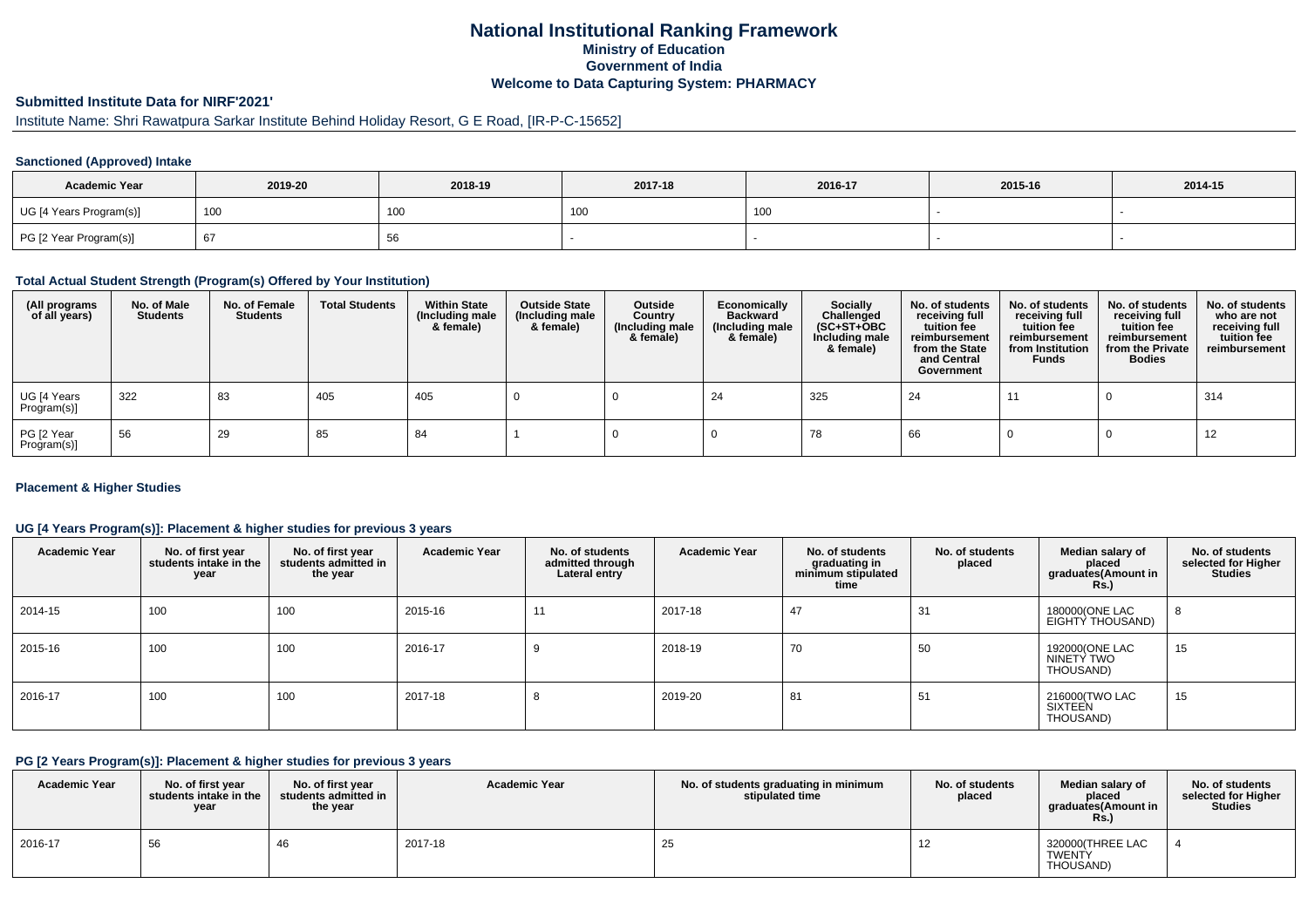| 2017-18 | <b>EG</b><br>ັບບ | 40 | 2018-19 | ت            | 325000(THREE LAC<br>TWENTY FIVE<br>THOUSAND) |  |
|---------|------------------|----|---------|--------------|----------------------------------------------|--|
| 2018-19 | ັບບ              | 38 | 2019-20 | $\sim$<br>-4 | 330000 (THREE LAC<br>THIRTY THOUSAND)        |  |

#### **Ph.D Student Details**

| Ph.D (Student pursuing doctoral program till 2019-20 Students admitted in the academic year 2020-21 should not be entered here.) |         |         |         |  |  |  |
|----------------------------------------------------------------------------------------------------------------------------------|---------|---------|---------|--|--|--|
| <b>Total Students</b>                                                                                                            |         |         |         |  |  |  |
| Full Time                                                                                                                        |         |         |         |  |  |  |
| Part Time                                                                                                                        |         |         |         |  |  |  |
| No. of Ph.D students graduated (including Integrated Ph.D)                                                                       |         |         |         |  |  |  |
|                                                                                                                                  | 2019-20 | 2018-19 | 2017-18 |  |  |  |
| Full Time                                                                                                                        |         |         |         |  |  |  |
| Part Time                                                                                                                        |         |         |         |  |  |  |

### **Financial Resources: Utilised Amount for the Capital expenditure for previous 3 years**

| <b>Academic Year</b>                                                                                 | 2019-20                                                      | 2018-19                                                   | 2017-18                                                     |  |  |  |  |  |
|------------------------------------------------------------------------------------------------------|--------------------------------------------------------------|-----------------------------------------------------------|-------------------------------------------------------------|--|--|--|--|--|
|                                                                                                      | <b>Utilised Amount</b>                                       | <b>Utilised Amount</b>                                    | <b>Utilised Amount</b>                                      |  |  |  |  |  |
| Annual Capital Expenditure on Academic Activities and Resources (excluding expenditure on buildings) |                                                              |                                                           |                                                             |  |  |  |  |  |
| Library                                                                                              | 195117 (one lac ninety five thousand one hundred seventeen)  | 77869 (seventy seven thousand eight hundred sixty nine)   | 7163 (seven thousand one hundred sixty three)               |  |  |  |  |  |
| New Equipment for Laboratories                                                                       | 418934 (four lac eighteen nine hundred thirty four)          | 191800 (one lac ninety one thousand eight hundred)        | 165978 (one lac sixty five thousand nine hundred seventy)   |  |  |  |  |  |
| Other expenditure on creation of Capital Assets (excluding<br>expenditure on Land and Building)      | 542229 (five lac forty two thousand two hundred twenty nine) | 495450 (four lac ninety five thousand four hundred fifty) | 483850 (four lac eighty three thousand eight hundred fifty) |  |  |  |  |  |

## **Financial Resources: Utilised Amount for the Operational expenditure for previous 3 years**

| <b>Academic Year</b>                                                                                                                                                                           | 2019-20                                                                               | 2018-19                                                                     | 2017-18                                                                 |
|------------------------------------------------------------------------------------------------------------------------------------------------------------------------------------------------|---------------------------------------------------------------------------------------|-----------------------------------------------------------------------------|-------------------------------------------------------------------------|
|                                                                                                                                                                                                | <b>Utilised Amount</b>                                                                | <b>Utilised Amount</b>                                                      | <b>Utilised Amount</b>                                                  |
|                                                                                                                                                                                                |                                                                                       | <b>Annual Operational Expenditure</b>                                       |                                                                         |
| Salaries (Teaching and Non Teaching staff)                                                                                                                                                     | 12176979 (one crore twenty one lac seventy six thousand nine<br>hundred seventy nine) | 9928967 (ninety nine lac twenty eight thousand nine hundred<br>sixty seven) | 8200342 (eighty two lac three hundred forty two)                        |
| Maintenance of Academic Infrastructure or consumables and<br>other running expenditures(excluding maintenance of hostels<br>and allied services, rent of the building, depreciation cost, etc) | 1707248 (seventeen lac seven thousand two hundred forty<br>eight)                     | 1670990 (sixteen lac seventy thousand nine hundred ninety)                  | 1766857 (seventeen lac sixty six thousand eight hundred fifty<br>seven) |
| Seminars/Conferences/Workshops                                                                                                                                                                 | 119310 (one lac nineteen thousand three hundred ten)                                  | 414043 (four lac fourteen thousand forty three)                             | 85244 (eighty five thousand two hundred forty four)                     |

**IPR**

| Calendar year            | 2019 | 2018 | 2017 |
|--------------------------|------|------|------|
| No. of Patents Published |      |      |      |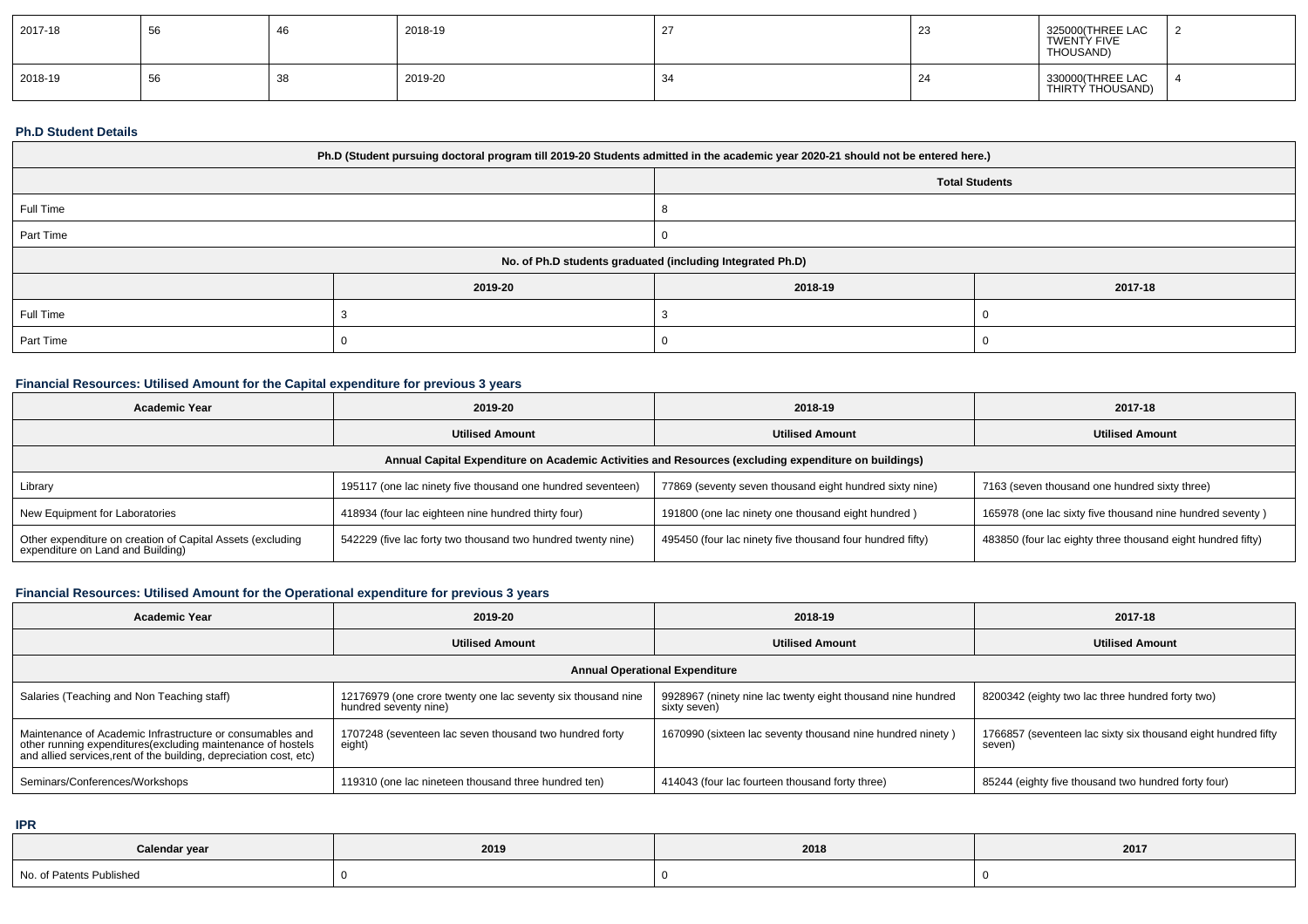| No. of Patents Granted |
|------------------------|
|------------------------|

## **Sponsored Research Details**

| <b>Financial Year</b>                    | 2019-20                    | 2018-19 | 2017-18                   |
|------------------------------------------|----------------------------|---------|---------------------------|
| Total no. of Sponsored Projects          |                            |         |                           |
| Total no. of Funding Agencies            |                            |         |                           |
| Total Amount Received (Amount in Rupees) | 261000                     |         | 1810000                   |
| Amount Received in Words                 | two lac sixty one thousand | Zero    | eighteen lac ten thousand |

## **Consultancy Project Details**

| <b>Financial Year</b>                    | 2019-20              | 2018-19 | 2017-18 |
|------------------------------------------|----------------------|---------|---------|
| Total no. of Consultancy Projects        |                      |         |         |
| Total no. of Client Organizations        |                      |         |         |
| Total Amount Received (Amount in Rupees) | 35000                |         |         |
| Amount Received in Words                 | Thirty five thousand | Zero    | Zero    |

## **PCS Facilities: Facilities of physically challenged students**

| 1. Do your institution buildings have Lifts/Ramps?                                                                                                        | Yes, more than 40% of the buildings |
|-----------------------------------------------------------------------------------------------------------------------------------------------------------|-------------------------------------|
| 2. Do your institution have provision for walking aids, includingwheelchairs and transportation from one building to another for<br>handicapped students? | Yes                                 |
| 3. Do your institution buildings have specially designed toilets for handicapped students?                                                                | Yes, more than 60% of the buildings |

# **Faculty Details**

| Srno           | Name                          | Age | Designation                                         | Gender | Qualification         | <b>Experience (In</b><br>Months) | <b>Is Associated</b><br><b>Last Year</b> | Currently<br>working with<br>institution? | <b>Joining Date</b> | <b>Leaving Date</b>      | <b>Association type</b> |
|----------------|-------------------------------|-----|-----------------------------------------------------|--------|-----------------------|----------------------------------|------------------------------------------|-------------------------------------------|---------------------|--------------------------|-------------------------|
|                | Dr Chanchal Deep<br>Kaur      | 44  | Dean / Principal /<br>Director / Vice<br>Chancellor | Female | Doctor of<br>Pharmacy | 222                              | Yes                                      | Yes                                       | 22-08-2005          | $\overline{\phantom{a}}$ | Regular                 |
| 2              | Dr Alok Singh<br>Thakur       | 35  | Associate<br>Professor                              | Male   | Doctor of<br>Pharmacy | 144                              | Yes                                      | Yes                                       | 18-08-2018          | $\sim$                   | Regular                 |
| 3              | Dr Anshita Gupta              | 33  | Associate<br>Professor                              | Female | Doctor of<br>Pharmacy | 108                              | Yes                                      | Yes                                       | 10-01-2014          | $\overline{\phantom{a}}$ | Regular                 |
| 4              | Vijendra Kumar<br>Suryawanshi | 38  | Assistant<br>Professor                              | Male   | M. Pharm              | 150                              | Yes                                      | Yes                                       | 01-12-2007          | $\sim$                   | Regular                 |
| 5              | <b>Bhushan P Muley</b>        | 44  | Assistant<br>Professor                              | Male   | Master of<br>Pharmacy | 144                              | Yes                                      | Yes                                       | 22-06-2009          | $\sim$                   | Regular                 |
| 6              | Astha Verma                   | 36  | Assistant<br>Professor                              | Female | Master of<br>Pharmacy | 132                              | Yes                                      | Yes                                       | 22-06-2009          | $\sim$                   | Regular                 |
| $\overline{7}$ | Dr Mukesh Kumar<br>Singh      | 34  | Associate<br>Professor                              | Male   | Master of<br>Pharmacy | 144                              | Yes                                      | Yes                                       | 07-01-2015          | $\sim$                   | Regular                 |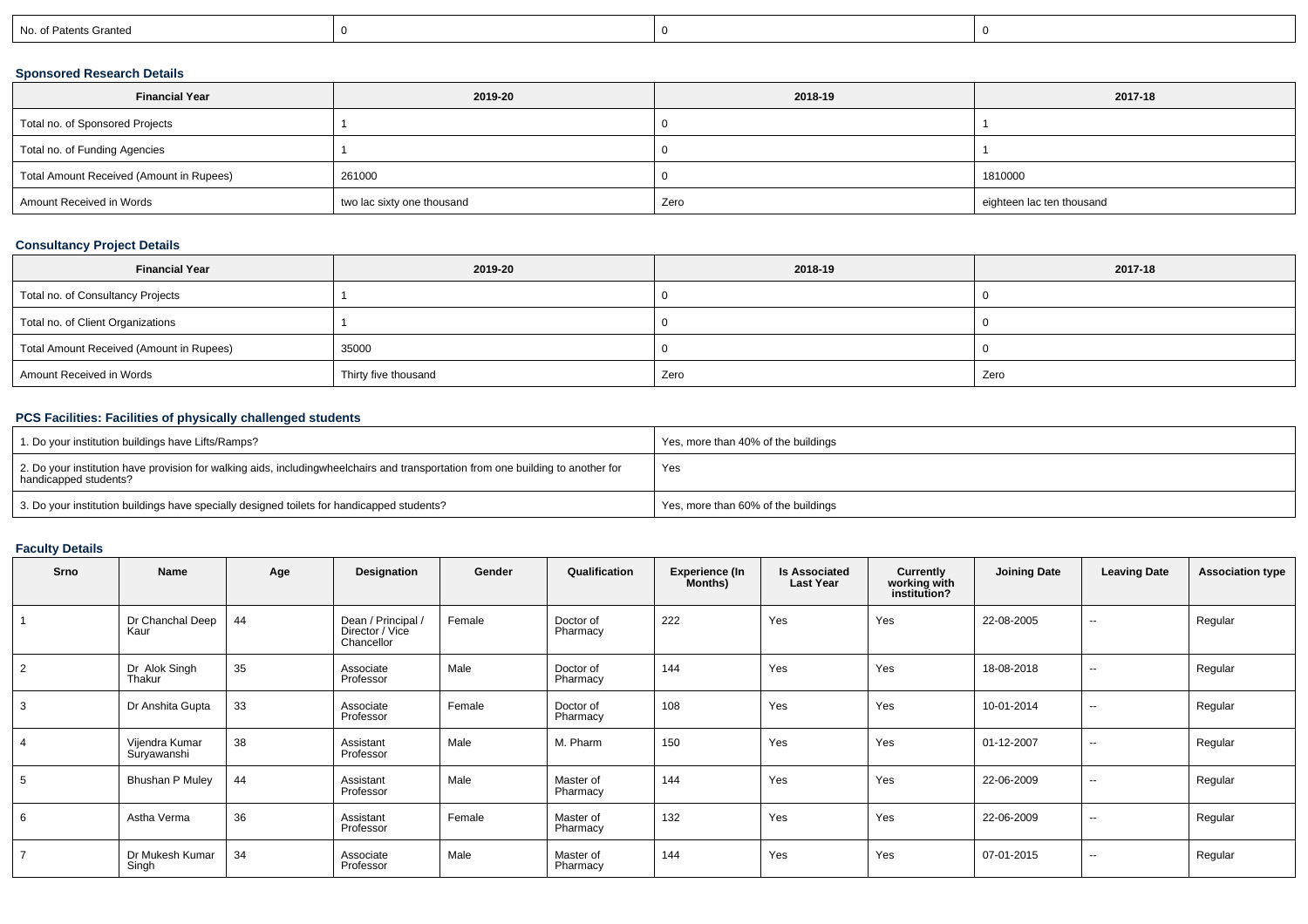| 8  | Rakesh D Tiwle                          | 36 | Assistant<br>Professor | Male   | Master of<br>Pharmacy | 108               | No  | Yes | 02-07-2018 | $\overline{\phantom{a}}$ | Regular |
|----|-----------------------------------------|----|------------------------|--------|-----------------------|-------------------|-----|-----|------------|--------------------------|---------|
| 9  | Lokesh Kumar                            | 38 | Assistant<br>Professor | Male   | Master of<br>Pharmacy | 102               | Yes | Yes | 01-07-2015 | $\overline{\phantom{a}}$ | Regular |
| 10 | Ravendra<br>Parganiha                   | 33 | Assistant<br>Professor | Male   | Master of<br>Pharmacy | 102               | Yes | Yes | 24-07-2013 | $\overline{\phantom{a}}$ | Regular |
| 11 | Pali Khobragade                         | 33 | Assistant<br>Professor | Female | Master of<br>Pharmacy | 98                | Yes | Yes | 26-03-2015 | $\overline{\phantom{a}}$ | Regular |
| 12 | Pratibha Sahu                           | 33 | Assistant<br>Professor | Female | Master of<br>Pharmacy | 78                | Yes | Yes | 22-06-2017 | $\overline{\phantom{a}}$ | Regular |
| 13 | Tilotma Sahu                            | 31 | Assistant<br>Professor | Female | Master of<br>Pharmacy | 78                | Yes | Yes | 09-03-2015 | $\overline{\phantom{a}}$ | Regular |
| 14 | Suchita<br>Wamankar                     | 29 | Assistant<br>Professor | Female | Master of<br>Pharmacy | 78                | Yes | Yes | 08-05-2015 | $\overline{\phantom{a}}$ | Regular |
| 15 | Saurabh<br>Shrivastava                  | 32 | Assistant<br>Professor | Male   | Master of<br>Pharmacy | 66                | Yes | Yes | 16-11-2015 | $\overline{\phantom{a}}$ | Regular |
| 16 | mahendra kumar                          | 25 | Assistant<br>Professor | Male   | M. Pharm              | 24                | Yes | Yes | 15-01-2019 | $\overline{\phantom{a}}$ | Regular |
| 17 | Dr Sanjay Gupta                         | 35 | Associate<br>Professor | Male   | Ph.D                  | 114               | Yes | Yes | 11-02-2019 | $\overline{\phantom{a}}$ | Regular |
| 18 | Kishor Kumar<br>Sahu                    | 37 | Assistant<br>Professor | Male   | Master of<br>Pharmacy | 90                | Yes | Yes | 01-07-2016 | $\overline{\phantom{a}}$ | Regular |
| 19 | Neha Dubey                              | 28 | Assistant<br>Professor | Female | Master of<br>Pharmacy | 92                | Yes | Yes | 05-01-2017 | $\overline{\phantom{a}}$ | Regular |
| 20 | Bhuvan Lal Sahu                         | 37 | Assistant<br>Professor | Male   | Master of<br>Pharmacy | 25                | Yes | Yes | 24-07-2019 | $\overline{\phantom{a}}$ | Regular |
| 21 | <b>CHAITANYA</b><br>SAHU                | 31 | Assistant<br>Professor | Male   | Master of<br>Pharmacy | 26                | Yes | Yes | 02-07-2019 | $\overline{\phantom{a}}$ | Regular |
| 22 | Damini Sahu                             | 26 | Assistant<br>Professor | Female | Master of<br>Pharmacy | 25                | Yes | Yes | 07-07-2019 | $\overline{\phantom{a}}$ | Regular |
| 23 | DURGESH SAHU                            | 24 | Assistant<br>Professor | Male   | Master of<br>Pharmacy | 25                | Yes | Yes | 18-07-2019 | $\overline{\phantom{a}}$ | Regular |
| 24 | <b>HARSHA</b><br>CHANDRAKAR             | 25 | Assistant<br>Professor | Female | Master of<br>Pharmacy | 25                | Yes | Yes | 07-10-2019 | $\overline{\phantom{a}}$ | Regular |
| 25 | <b>KRISHTEE</b><br><b>SINGH PARIHAR</b> | 32 | Assistant<br>Professor | Female | Master of<br>Pharmacy | 15                | Yes | Yes | 25-07-2019 | $\overline{\phantom{a}}$ | Regular |
| 26 | LEKHA VERMA                             | 26 | Assistant<br>Professor | Female | Master of<br>Pharmacy | 13                | Yes | Yes | 25-07-2019 | $\overline{\phantom{a}}$ | Regular |
| 27 | MAHENDRA<br><b>KUMAR SAHU</b>           | 30 | Assistant<br>Professor | Male   | Master of<br>Pharmacy | $\overline{7}$    | Yes | Yes | 10-01-2019 | $\overline{\phantom{a}}$ | Regular |
| 28 | MANISHA VERMA                           | 36 | Lecturer               | Female | <b>B.Pharm</b>        | 13                | Yes | Yes | 02-02-2019 | $\overline{\phantom{a}}$ | Regular |
| 29 | <b>MANOJ KUMAR</b><br>SAHU              | 29 | Lecturer               | Male   | <b>B.Pharm</b>        | 13                | Yes | Yes | 05-07-2019 | $\overline{\phantom{a}}$ | Regular |
| 30 | MORARI RADHA<br>RAMAN<br>DEWANGAN       | 27 | Assistant<br>Professor | Male   | Master of<br>Pharmacy | $12 \overline{ }$ | Yes | Yes | 10-08-2019 | $\overline{\phantom{a}}$ | Regular |